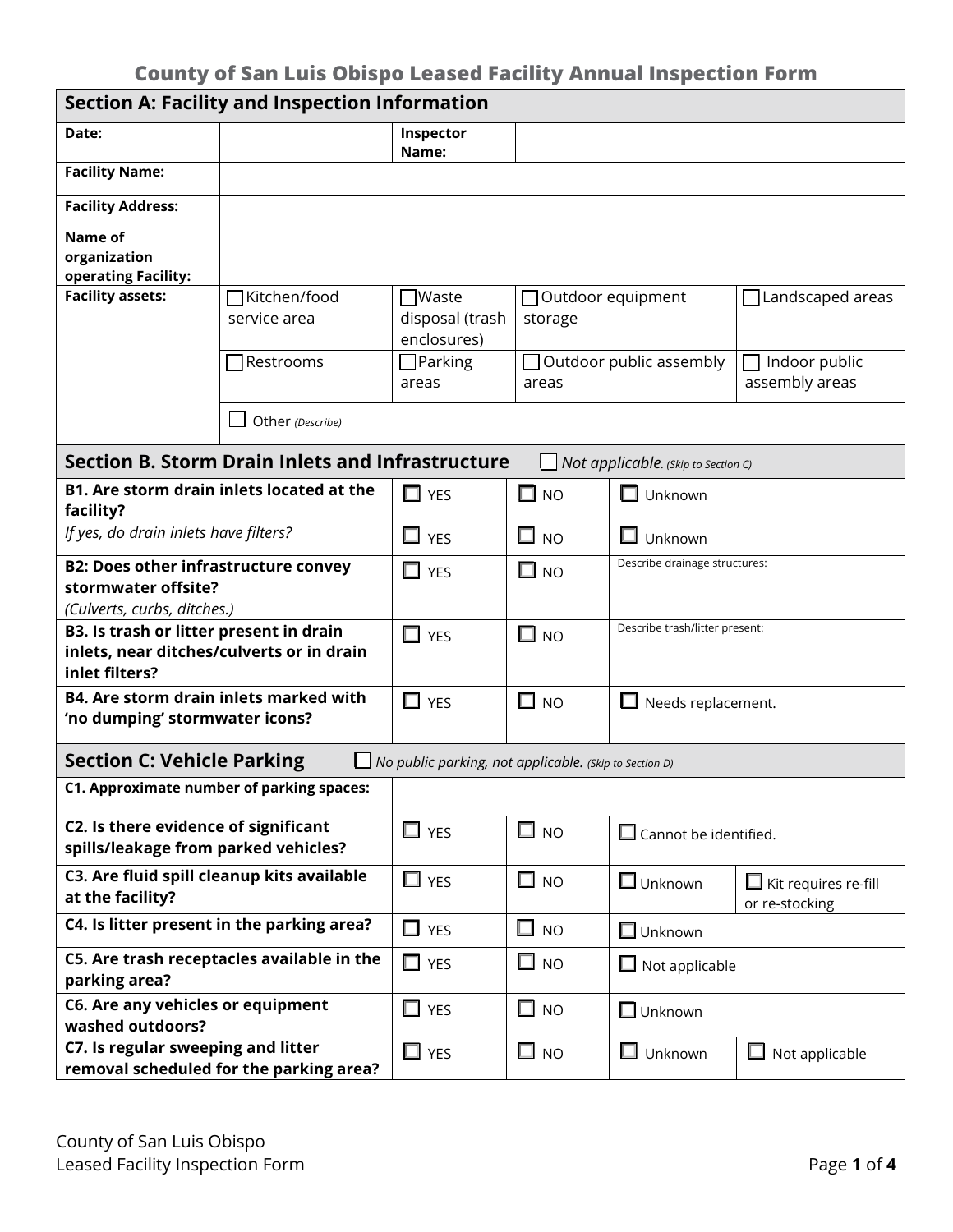| <b>Section D. Outdoor Materials &amp; Equipment</b>                                           |                             |                                          |                                   |                     |                                |                        |  |
|-----------------------------------------------------------------------------------------------|-----------------------------|------------------------------------------|-----------------------------------|---------------------|--------------------------------|------------------------|--|
| $\Box$ Check if no materials or equipment are stored outdoors. (Skip to Section E.)           |                             |                                          |                                   |                     |                                |                        |  |
| D1. Are materials or equipment                                                                |                             |                                          | $\Box$ YES                        | $\Box$<br><b>NO</b> | $\Box$ Unknown                 |                        |  |
| permanently stored outside?                                                                   |                             |                                          |                                   |                     |                                |                        |  |
| If yes, what type of materials are stored?                                                    |                             |                                          | $\Box$ Liquids                    | $\Box$<br>Solids    | $\Box$ Other<br>(Describe)     |                        |  |
| D2. Does the outdoor storage area have                                                        |                             |                                          | $\Box$ YES                        | $\square$ NO        | $\Box$ Unknown                 |                        |  |
| a temporary or permanent cover for                                                            |                             |                                          |                                   |                     |                                |                        |  |
| materials?<br>D3. Are liquid materials stored outdoors                                        |                             |                                          |                                   |                     |                                |                        |  |
|                                                                                               |                             |                                          | $\Box$ YES                        | $\Box$<br><b>NO</b> | $\Box$ Not applicable          |                        |  |
| in a contained area equipped to capture<br>spills or leaks?                                   |                             |                                          |                                   |                     |                                |                        |  |
| D4. Are all storage containers clearly                                                        |                             |                                          | $\Box$ YES<br>$\Box$<br><b>NO</b> |                     | $\Box$ Unknown                 |                        |  |
| labeled and in good condition (no rust,                                                       |                             |                                          |                                   |                     |                                |                        |  |
| cracks, etc.)?                                                                                |                             |                                          |                                   |                     |                                |                        |  |
| Please provide photos of materials and equipment permanently stored outdoors at the facility: |                             |                                          |                                   |                     |                                |                        |  |
| <b>Click Here to Attach File</b>                                                              |                             |                                          |                                   |                     |                                |                        |  |
|                                                                                               |                             |                                          |                                   |                     |                                |                        |  |
| <b>Section E. Waste Management</b>                                                            |                             |                                          |                                   |                     |                                |                        |  |
|                                                                                               |                             |                                          |                                   |                     |                                |                        |  |
| <b>E1. What type of waste</b>                                                                 | Standard                    | $\Box$<br>Standard domestic<br>recycling |                                   | Green waste         | Hazardous                      |                        |  |
| is generated onsite?<br>(Check all that apply)                                                | domestic garbage            |                                          |                                   |                     | materials                      |                        |  |
| # of bins:                                                                                    |                             | # of bins:                               |                                   | # of bins:          | # of bins:                     |                        |  |
|                                                                                               |                             |                                          |                                   |                     |                                |                        |  |
| E2. What is the                                                                               | $\Box$ No lid for bin or    |                                          | $\Box$ Lid damaged or             |                     | $\mathsf{L}$<br>Bin is         | $\Box$ Bin/dumpster is |  |
| condition of waste                                                                            | dumpster.                   |                                          | inoperable.                       |                     | damaged or in                  | actively leaking       |  |
| containers (rolling bins                                                                      |                             |                                          | # of bins:                        |                     | poor condition                 |                        |  |
| or dumpsters)?<br>(Check all that apply)                                                      | # of bins:                  |                                          |                                   |                     | # of bins:                     | # of bins:             |  |
|                                                                                               | $\blacksquare$              |                                          | $\Box$                            |                     |                                |                        |  |
| All bin(s) have operable                                                                      | $\Box$ Evidence of bin      |                                          | $\Box$ Bin is overflowing.        |                     | Bin does not                   | $\Box$ Other condition |  |
| lids, are in good condition,                                                                  | leaks (stains on<br>ground) | # of bins:                               |                                   |                     | contain correct<br>waste type. |                        |  |
| no staining or leaking.                                                                       | # of bins:                  |                                          |                                   |                     | # of bins:                     |                        |  |
| # of bins:                                                                                    |                             |                                          |                                   |                     |                                |                        |  |
| E3. Are dumpsters or rolling bins stored                                                      |                             |                                          | $\Box$ YES                        | $\square$ NO        | $\Box$ Unknown                 |                        |  |
| near a storm drain inlet?                                                                     |                             |                                          |                                   |                     |                                |                        |  |
| E4. Is there uncontained trash or waste                                                       |                             |                                          | $\Box$ YES                        | $\square$ NO        | If yes, describe:              |                        |  |
| in the trash bin enclosure / shelter area?                                                    |                             |                                          |                                   |                     |                                |                        |  |
| Please provide a photo of the waste management area at the facility:                          |                             |                                          |                                   |                     |                                |                        |  |
| <b>Click Here to Attach File</b>                                                              |                             |                                          |                                   |                     |                                |                        |  |
|                                                                                               |                             |                                          |                                   |                     |                                |                        |  |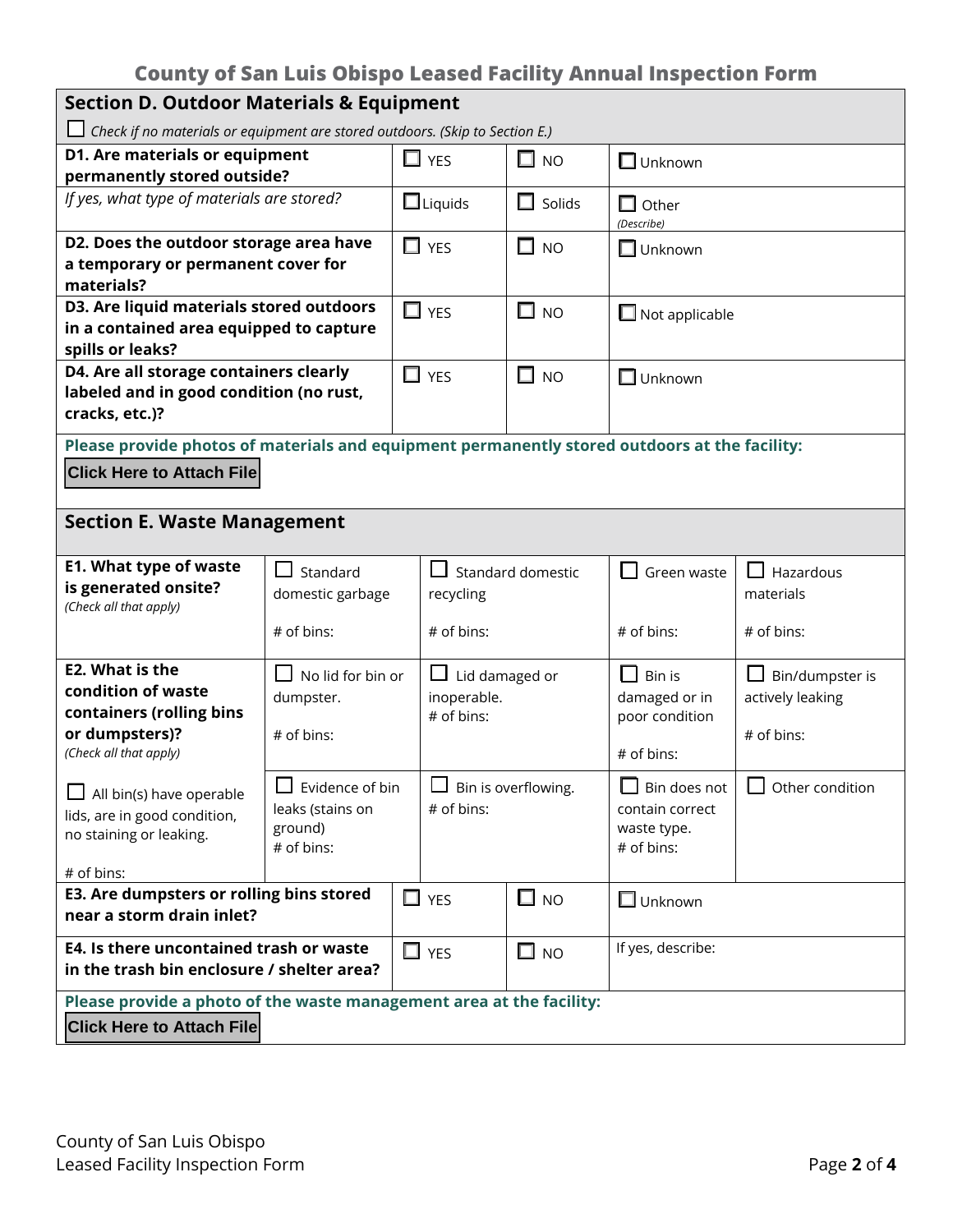| <b>Section F: Potable Water Disposal</b>                                                                                    |                           |                                |                                                 |                                              |  |  |  |
|-----------------------------------------------------------------------------------------------------------------------------|---------------------------|--------------------------------|-------------------------------------------------|----------------------------------------------|--|--|--|
| F1. Does the facility wastewater flow to<br>an onsite septic system or a treatment<br>plant?                                | ப<br>Onsite septic system |                                | $\Box$ Wastewater<br>treatment plant.           | $\Box$ Unknown                               |  |  |  |
| Provide the name of the vendor and date of<br>the most recent septic system inspection:                                     |                           |                                |                                                 |                                              |  |  |  |
| F2: Is information posted in kitchens and<br>food prep areas to notify users of best<br>practices for disposing food waste? | $\Box$ YES                | $\Box$ NO                      | $\Box$ Not applicable                           |                                              |  |  |  |
| F3: Do food service preparation areas<br>include grease traps?                                                              | $\Box$ YES                | □<br><b>NO</b>                 | $\Box$ Unknown                                  | $\Box$ Not applicable                        |  |  |  |
| F4: Is information posted to notify users<br>not to dispose of fats, oils, grease into<br>drains?                           | $\Box$ YES                | $\Box$ NO                      | $\Box$ Unknown                                  | $\Box$ Not applicable                        |  |  |  |
| F5: Does the facility include a mop sink,<br>or designated mop water disposal drain?                                        | $\Box$ YES                | $\square$ NO                   | $\Box$ Unknown                                  |                                              |  |  |  |
| F6: Is information posted to notify users<br>of proper mop water disposal?                                                  | $\Box$<br><b>YES</b>      | $\Box$ NO                      | $\Box$ Unknown                                  |                                              |  |  |  |
| <b>Section G. Landscaped Areas</b>                                                                                          |                           |                                |                                                 |                                              |  |  |  |
| Check if facility does not have any landscaped areas. (Skip to Section H.)                                                  |                           |                                |                                                 |                                              |  |  |  |
| G1. Type of landscaping site cover:<br>(Check all that apply)                                                               | Turf/Grass                | $\Box$ Bare soil               | $\overline{\phantom{a}}$<br>Mulch, no<br>plants | Plants/trees                                 |  |  |  |
| G2. Percent of site that is landscaped:                                                                                     | 0-25%<br>ш                | $\Box$ 26-50%                  | $\Box$ 51-75%                                   | ш<br>76-100%                                 |  |  |  |
| G3: Percent of site equipped with<br>permanent irrigation for landscaping:                                                  | $\Box$<br>0-25%           | $\Box$ 26-50%                  | $\Box$ 51-75%                                   | ப<br>76-100%                                 |  |  |  |
| G4. Evidence of irrigation leaks or over-<br>spray?                                                                         | □<br><b>YES</b>           | $\Box$<br><b>NO</b>            | Not applicable                                  |                                              |  |  |  |
| G5. Date of last irrigation audit or<br>inspection by operator:                                                             |                           |                                |                                                 |                                              |  |  |  |
| G6. Are there other deficiencies in<br>landscaped areas? (Check all that apply)                                             | $\Box$<br>Erosion         | $\mathbf{L}$<br>Dead<br>plants | $\Box$ Bare soil                                | Litter/trash<br>$\perp$<br>accumulation      |  |  |  |
| <b>Section H. Household Hazardous Materials</b>                                                                             |                           |                                |                                                 |                                              |  |  |  |
| <b>H1. Household Hazardous Materials</b>                                                                                    | $\mathsf{Paint}$          | $\Box$ Herbicides              | Pesticides                                      | Batteries                                    |  |  |  |
| <b>used/stored onsite:</b> (Check all that apply)                                                                           | Fertilizer                | $\Box$ Lightbulbs              | Degreasers                                      | $\Box$ Cleaning or<br>disinfecting chemicals |  |  |  |
| H2: Are all household hazardous<br>materials and wastes stored indoors in a<br>locked area?                                 | $\Box$ YES                | $\Box$ NO                      |                                                 | $\Box$ Unknown                               |  |  |  |